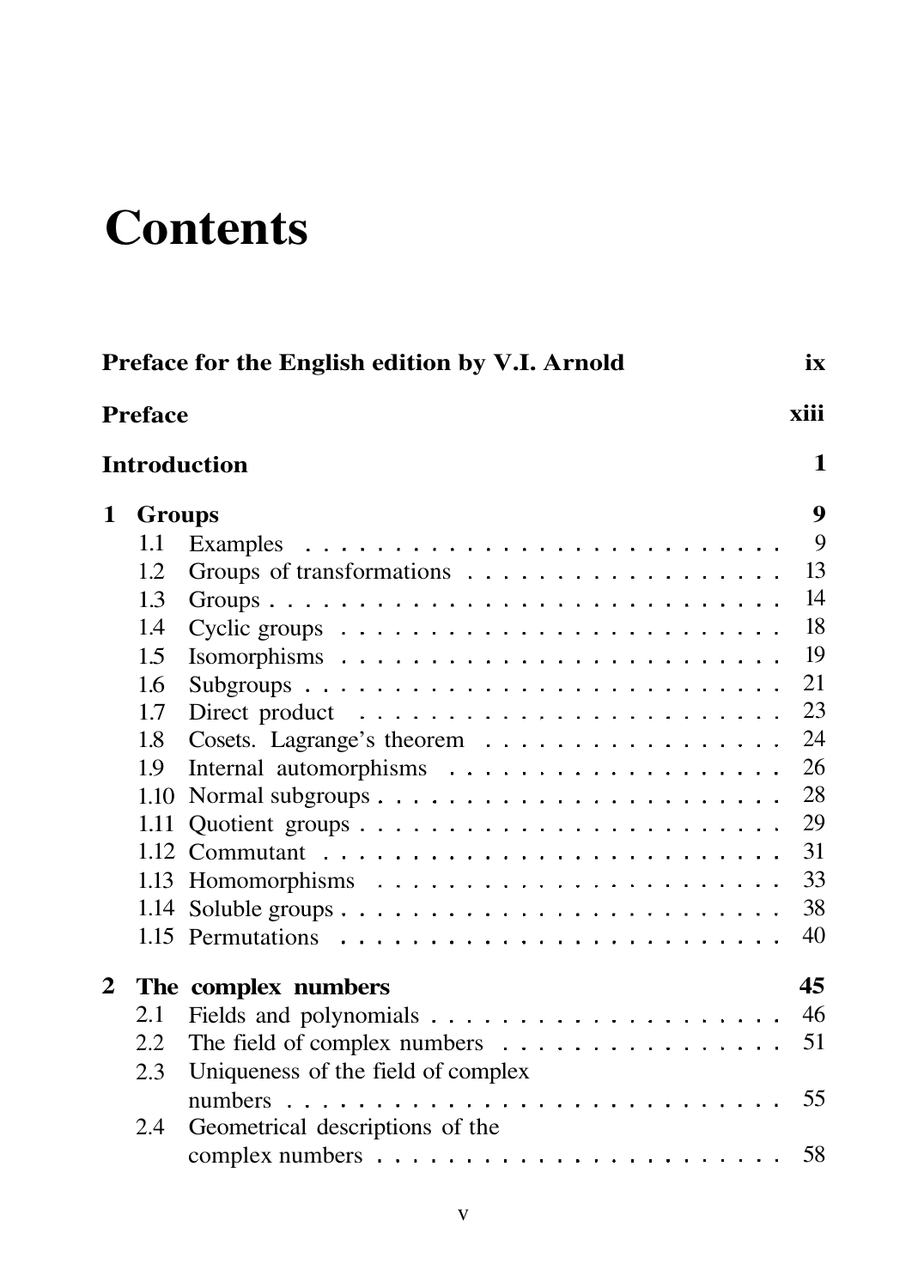|   | 2.5 | The trigonometric form of the complex numbers $\dots \dots$<br>60                                                                                                                                                                                                                                                                                                                                                                                                                       |  |
|---|-----|-----------------------------------------------------------------------------------------------------------------------------------------------------------------------------------------------------------------------------------------------------------------------------------------------------------------------------------------------------------------------------------------------------------------------------------------------------------------------------------------|--|
|   | 2.6 | 62                                                                                                                                                                                                                                                                                                                                                                                                                                                                                      |  |
|   | 2.7 | 65                                                                                                                                                                                                                                                                                                                                                                                                                                                                                      |  |
|   | 2.8 | Images of curves: the basic theorem                                                                                                                                                                                                                                                                                                                                                                                                                                                     |  |
|   |     | of the algebra of complex numbers<br>71                                                                                                                                                                                                                                                                                                                                                                                                                                                 |  |
|   | 2.9 | The Riemann surface of the function $w = \sqrt{z}$<br>74                                                                                                                                                                                                                                                                                                                                                                                                                                |  |
|   |     | 2.10 The Riemann surfaces of more                                                                                                                                                                                                                                                                                                                                                                                                                                                       |  |
|   |     | 83                                                                                                                                                                                                                                                                                                                                                                                                                                                                                      |  |
|   |     | 2.11 Functions representable by radicals<br>90                                                                                                                                                                                                                                                                                                                                                                                                                                          |  |
|   |     | 2.12 Monodromy groups of multi-valued                                                                                                                                                                                                                                                                                                                                                                                                                                                   |  |
|   |     | 96<br><i>functions</i><br>$\mathcal{L}_{\mathcal{A}}(\mathcal{A},\mathcal{A},\mathcal{A},\mathcal{A},\mathcal{A},\mathcal{A},\mathcal{A},\mathcal{A},\mathcal{A},\mathcal{A},\mathcal{A},\mathcal{A},\mathcal{A},\mathcal{A},\mathcal{A},\mathcal{A},\mathcal{A},\mathcal{A},\mathcal{A},\mathcal{A},\mathcal{A},\mathcal{A},\mathcal{A},\mathcal{A},\mathcal{A},\mathcal{A},\mathcal{A},\mathcal{A},\mathcal{A},\mathcal{A},\mathcal{A},\mathcal{A},\mathcal{A},\mathcal{A},\mathcal{$ |  |
|   |     | 2.13 Monodromy groups of functions                                                                                                                                                                                                                                                                                                                                                                                                                                                      |  |
|   |     | 99                                                                                                                                                                                                                                                                                                                                                                                                                                                                                      |  |
|   |     |                                                                                                                                                                                                                                                                                                                                                                                                                                                                                         |  |
|   |     |                                                                                                                                                                                                                                                                                                                                                                                                                                                                                         |  |
| 3 |     | 105<br>Hints, Solutions, and Answers                                                                                                                                                                                                                                                                                                                                                                                                                                                    |  |
|   | 3.1 |                                                                                                                                                                                                                                                                                                                                                                                                                                                                                         |  |
|   | 3.2 |                                                                                                                                                                                                                                                                                                                                                                                                                                                                                         |  |
|   |     | Drawings of Riemann surfaces (F. Aicardi) 209                                                                                                                                                                                                                                                                                                                                                                                                                                           |  |
|   |     |                                                                                                                                                                                                                                                                                                                                                                                                                                                                                         |  |
|   |     |                                                                                                                                                                                                                                                                                                                                                                                                                                                                                         |  |
|   |     | Appendix by A. Khovanskii: Solvability of equations<br>by explicit formulae<br>221                                                                                                                                                                                                                                                                                                                                                                                                      |  |
|   |     |                                                                                                                                                                                                                                                                                                                                                                                                                                                                                         |  |
|   |     | A.1 Explicit solvability of equations 222                                                                                                                                                                                                                                                                                                                                                                                                                                               |  |
|   |     |                                                                                                                                                                                                                                                                                                                                                                                                                                                                                         |  |
|   | A.4 | Topological obstructions for                                                                                                                                                                                                                                                                                                                                                                                                                                                            |  |
|   |     | the representation of functions                                                                                                                                                                                                                                                                                                                                                                                                                                                         |  |
|   |     | by quadratures $\ldots \ldots \ldots \ldots \ldots \ldots \ldots$                                                                                                                                                                                                                                                                                                                                                                                                                       |  |
|   |     |                                                                                                                                                                                                                                                                                                                                                                                                                                                                                         |  |
|   | A.6 |                                                                                                                                                                                                                                                                                                                                                                                                                                                                                         |  |
|   | A.7 | Obstructions for the representability                                                                                                                                                                                                                                                                                                                                                                                                                                                   |  |
|   |     | of functions by quadratures $\dots \dots \dots \dots \dots \dots \dots$ 233                                                                                                                                                                                                                                                                                                                                                                                                             |  |
|   | A.8 | Solvability of algebraic equations 234                                                                                                                                                                                                                                                                                                                                                                                                                                                  |  |
|   | A.9 | The monodromy pair $\ldots \ldots \ldots \ldots \ldots \ldots \ldots \ldots$ 235                                                                                                                                                                                                                                                                                                                                                                                                        |  |
|   |     | A.10 Mapping of the semi-plane to a                                                                                                                                                                                                                                                                                                                                                                                                                                                     |  |
|   |     | polygon bounded by arcs of circles 237                                                                                                                                                                                                                                                                                                                                                                                                                                                  |  |
|   |     | A.10.1 Application of the symmetry principle 237                                                                                                                                                                                                                                                                                                                                                                                                                                        |  |
|   |     | A.10.2 Almost soluble groups of homographic                                                                                                                                                                                                                                                                                                                                                                                                                                             |  |